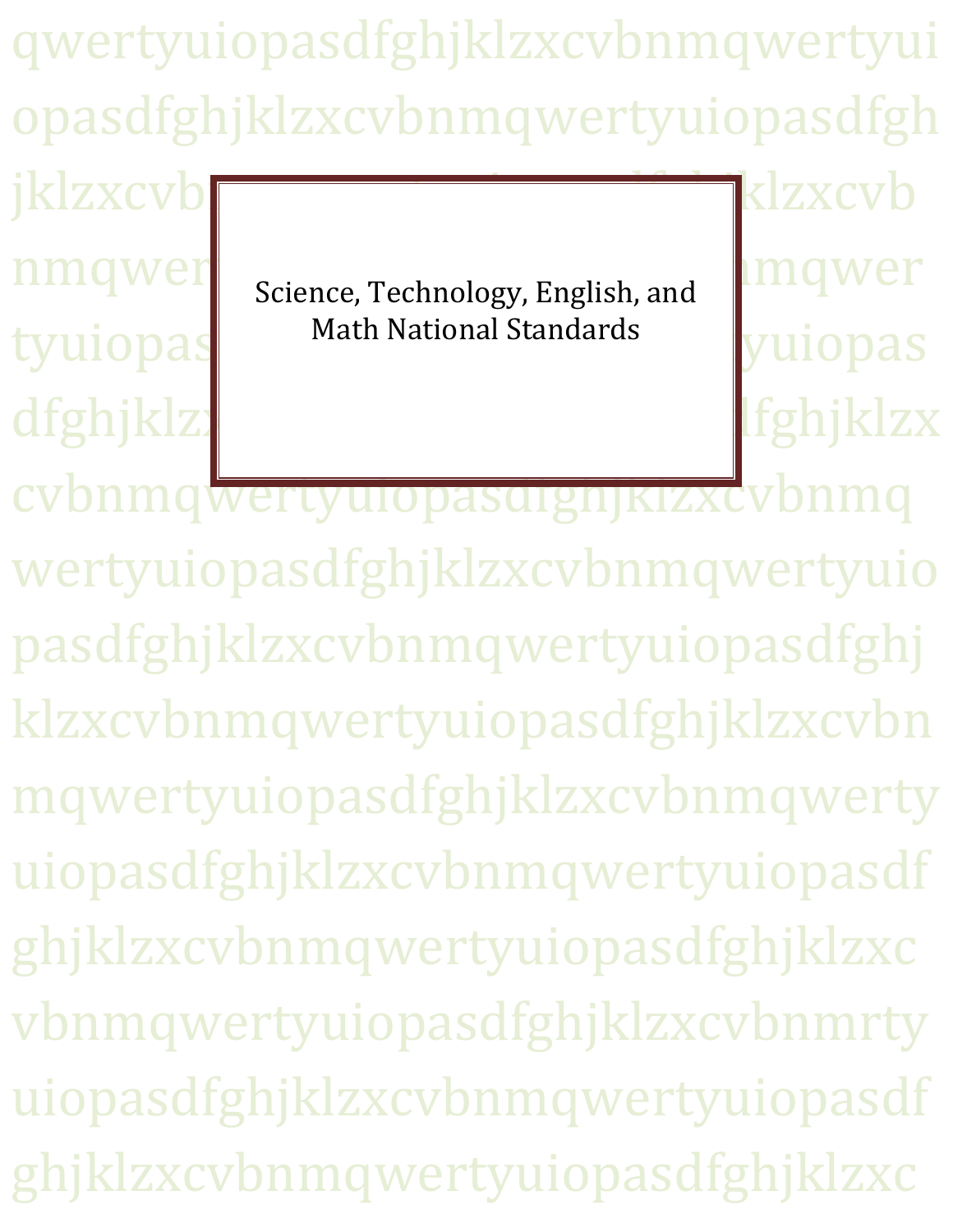# **Science, Technology, English, and Mathematics National Standards Used for 2009 SECME Summer Institute Modules**

# **National Science Standards National Science Standards Grades K-4**

## **NS.K-4.1 SCIENCE AS INQUIRY**

## **As a result of activities in grades K-4, all students should develop**

- Abilities necessary to do scientific inquiry
- Understanding about scientific inquiry

### **NS.K-4.2 PHYSICAL SCIENCE**

### **As a result of the activities in grades K-4, all students should develop an understanding of**

- Properties of objects and materials
- Position and motion of objects
- Light, heat, electricity, and magnetism

## **NS.K-4.3 LIFE SCIENCE**

### **As a result of activities in grades K-4, all students should develop understanding of**

- The characteristics of organisms
- Life cycles of organisms
- Organisms and environments

# **NS.K-4.4 EARTH AND SPACE SCIENCE**

## **As a result of their activities in grades K-4, all students should develop an understanding of**

- Properties of earth materials
- Objects in the sky
- Changes in earth and sky

### **NS.K-4.5 SCIENCE AND TECHNOLOGY**

### **As a result of activities in grades K-4, all students should develop**

- Abilities of technological design
- Understanding about science and technology
- Abilities to distinguish between natural objects and objects made by humans

### **NS.K-4.6 PERSONAL AND SOCIAL PERSPECTIVES**

### **As a result of activities in grades K-4, all students should develop understanding of**

- Personal health
- Characteristics and changes in populations
- Types of resources
- Changes in environments
- Science and technology in local challenges

### **NS.K-4.7 HISTORY OF NATURE AND SCIENCE**

## **As a result of activities in grades K-4, all students should develop understanding of**

• Science as a human endeavor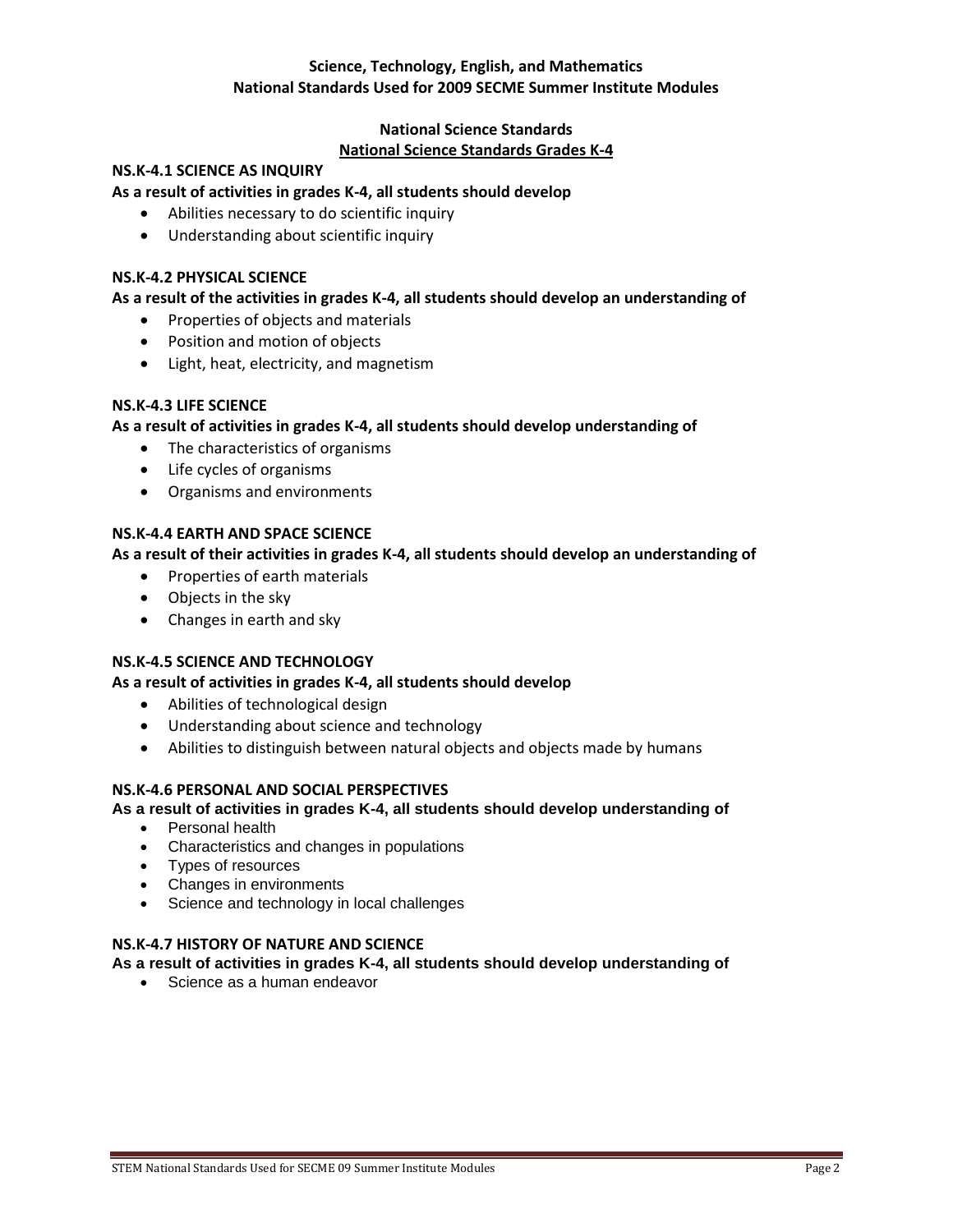## **NS.5-8.1 SCIENCE AS INQUIRY**

## **As a result of activities in grades 5-8, all students should develop**

- Abilities necessary to do scientific inquiry
- Understandings about scientific inquiry

### **NS.5-8.2 PHYSICAL SCIENCE**

### **As a result of their activities in grades 5-8, all students should develop an understanding**

- Properties and changes of properties in matter
- Motions and forces
- Transfer of energy

## **NS.5-8.3 LIFE SCIENCE**

### **As a result of their activities in grades 5-8, all students should develop understanding**

- Structure and function in living systems
- Reproduction and heredity
- Regulation and behavior
- Populations and ecosystems
- Diversity and adaptations of organisms

## **NS.5-8.4 EARTH AND SPACE SCIENCE**

### **As a result of their activities in grades 5-8, all students should develop an understanding**

- Structure of the earth system
- Earth's history
- Earth in the solar system

# **NS.5-8.5 SCIENCE AND TECHNOLOGY**

## **As a result of activities in grades 5-8, all students should develop**

- Abilities of technological design
- Understandings about science and technology

### **NS.5-8.6 PERSONAL AND SOCIAL PERSPECTIVES**

### **As a result of activities in grades 5-8, all students should develop understanding**

- Personal health
- Populations, resources, and environments
- Natural hazards
- Risks and benefits
- Science and technology in society

# **NS.5-8.7 HISTORY AND NATURE OF SCIENCE**

### **As a result of activities in grades 5-8, all students should develop understanding of**

- Science as a human endeavor
- Nature of science
- History of science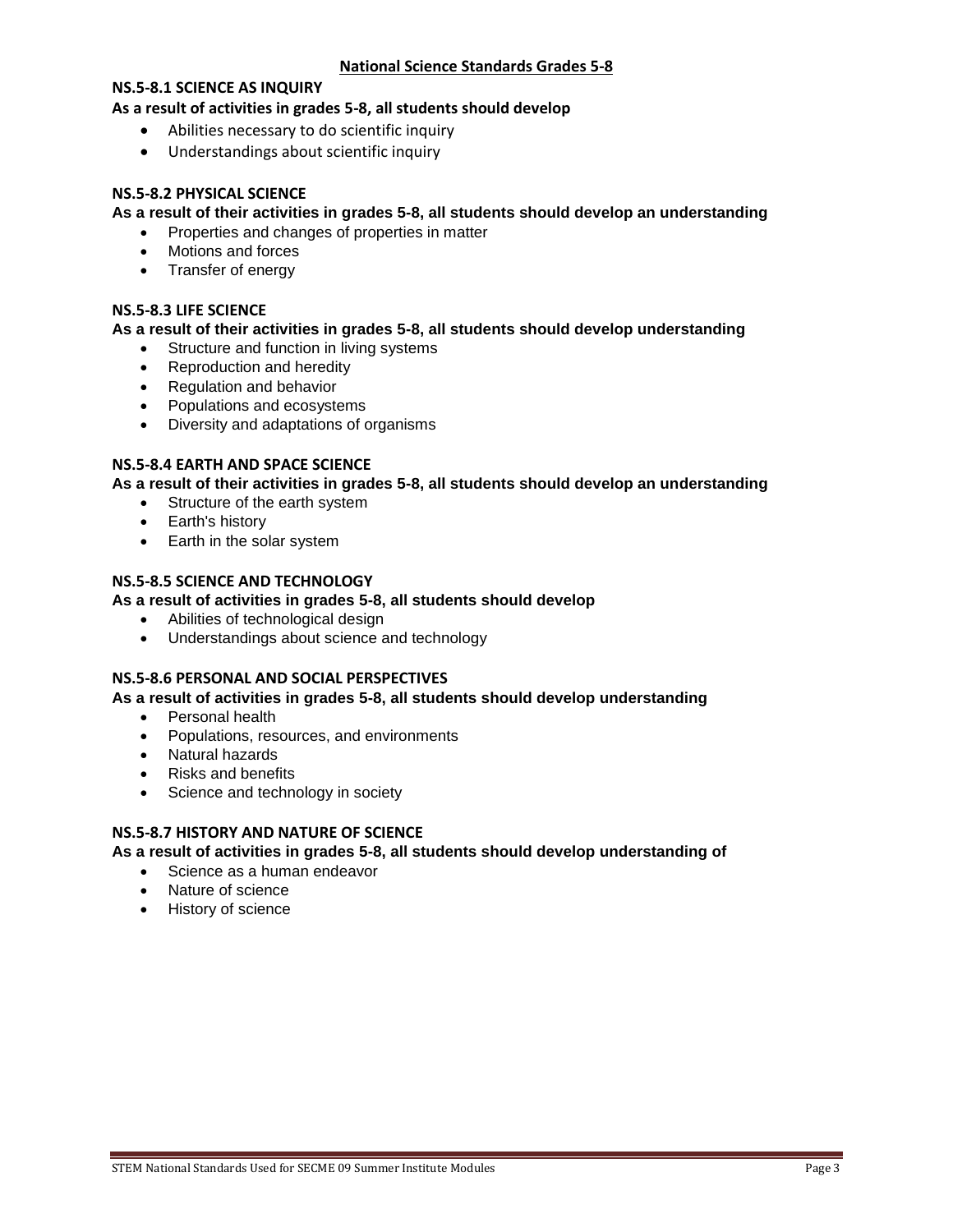### **NS.9-12.1 SCIENCE AS INQUIRY**

## **As a result of activities in grades 9-12, all students should develop**

- Abilities necessary to do scientific inquiry
- Understandings about scientific inquiry

## **NS.9-12.2 PHYSICAL SCIENCE**

### **As a result of their activities in grades 9-12, all students should develop an understanding of**

- Structure of atoms
- Structure and properties of matter
- Chemical reactions
- Motions and forces
- Conservation of energy and increase in disorder
- Interactions of energy and matter

## **NS.9-12.3 LIFE SCIENCE**

**As a result of their activities in grades 9-12, all students should develop understanding of** 

- The cell
- Molecular basis of heredity
- Biological evolution
- Interdependence of organisms
- Matter, energy, and organization in living systems
- Behavior of organisms

## **NS.9-12.4 EARTH AND SPACE SCIENCE**

## **As a result of their activities in grades 9-12, all students should develop an understanding of**

- Energy in the earth system
- **Geochemical cycles**
- Origin and evolution of the earth system
- Origin and evolution of the universe

### **NS.9-12.5 SCIENCE AND TECHNOLOGY**

### **As a result of activities in grades 9-12, all students should develop**

- Abilities of technological design
- Understandings about science and technology

## **NS.9-12.6 PESONAL AND SOCIAL PERSPECTIVES**

### **As a result of activities in grades 9-12, all students should develop understanding of**

- Personal and community health
- Population growth
- Natural resources
- Environmental quality
- Natural and human-induced hazards
- Science and technology in local, national, and global challenges

### **NS.9-12.7 HISTORY AND NATURE OF SCIENCE**

### **As a result of activities in grades 9-12, all students should develop understanding of**

- Science as a human endeavor
- Nature of scientific knowledge
- Historical perspectives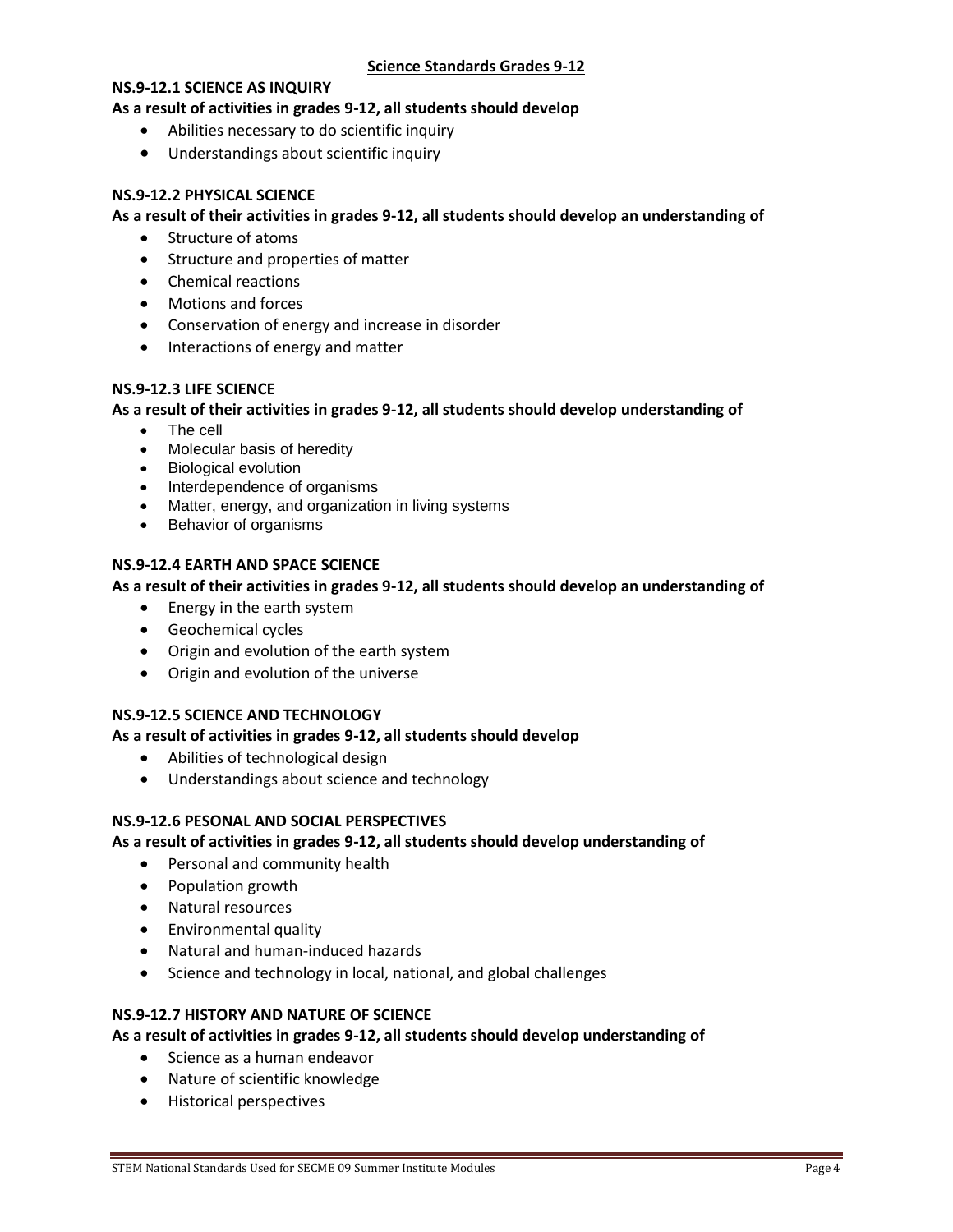## **NT.K-12.1 BASIC OPERATIONS AND CONCEPTS**

- Students demonstrate a sound understanding of the nature and operation of technology systems.
- Students are proficient in the use of technology.

### **NT.K-12.2 SOCIAL, ETHICAL, AND HUMAN ISSUES**

- Students understand the ethical, cultural, and societal issues related to technology.
- Students practice responsible use of technology systems, information, and software.
- Students develop positive attitudes toward technology uses that support lifelong learning, collaboration, personal pursuits, and productivity.

# **NT.K-12.3 TECHNOLOGY PRODUCTIVITY TOOLS**

- Students use technology tools to enhance learning, increase productivity, and promote creativity.
- Students use productivity tools to collaborate in constructing technology-enhanced models, prepare publications, and produce other creative works.

## **NT.K-12.4 TECHNOLOGY COMMUNICATION TOOLS**

- Students use telecommunications to collaborate, publish, and interact with peers, experts, and other audiences.
- Students use a variety of media and formats to communicate information and ideas effectively to multiple audiences.

# **NT.K-12.5 TECHNOLOGY RESEARCH TOOLS**

- Students use technology to locate, evaluate, and collect information from a variety of sources.
- Students use technology tools to process data and report results.
- Students evaluate and select new information resources and technological innovations based on the appropriateness for specific tasks.

### **NT.K-12.6 TECHNOLOGY PROBLEM-SOLVING AND DECISION-MAKING TOOLS**

- Students use technology resources for solving problems and making informed decisions.
- Students employ technology in the development of strategies for solving problems in the real world.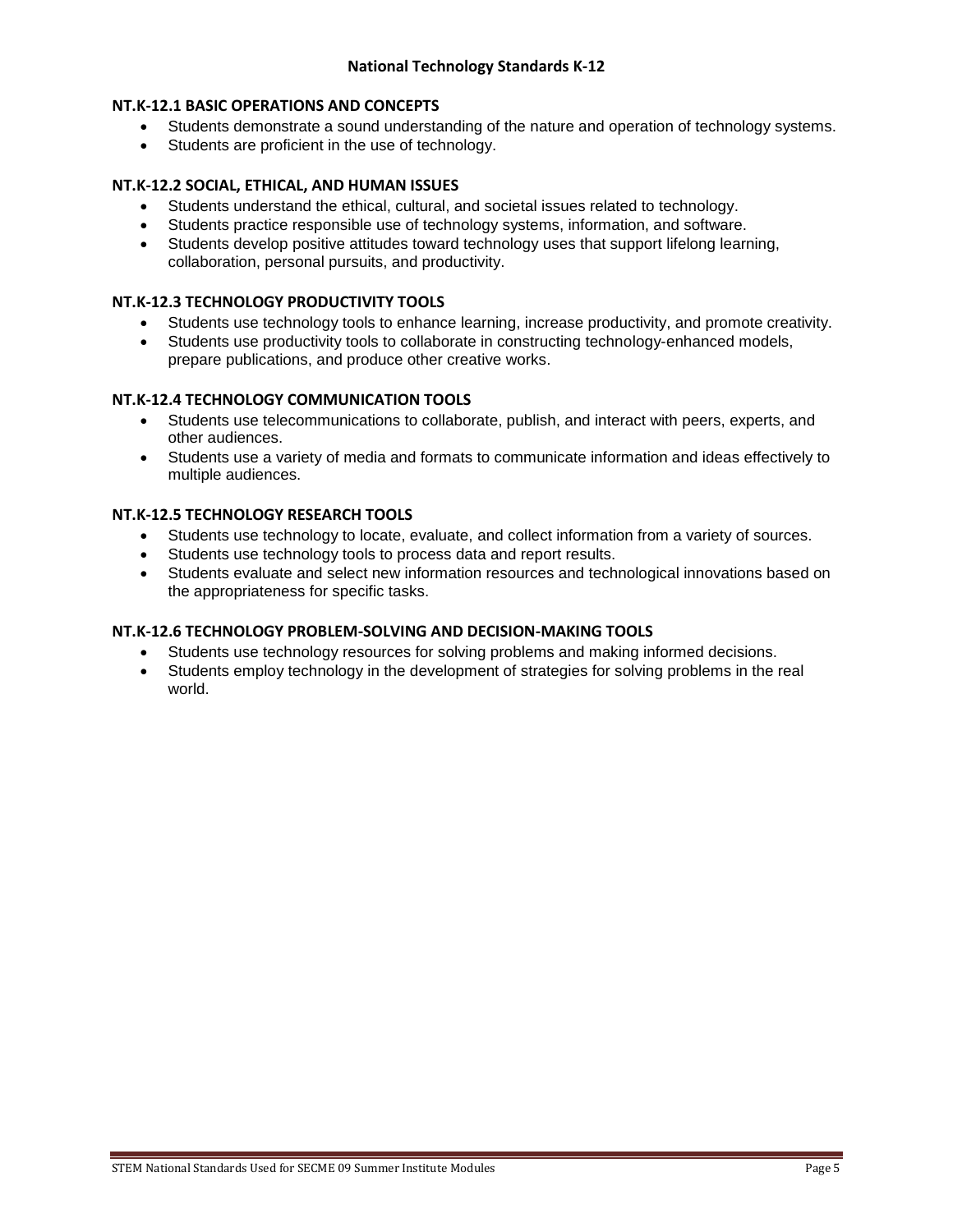# **National Language Arts Standards K-12**

# **NL-ENG.K-12.1 READING FOR PERSPECTIVE**

Students read a wide range of print and nonprint texts to build an understanding of texts, of themselves, and of the cultures of the United States and the world; to acquire new information; to respond to the needs and demands of society and the workplace; and for personal fulfillment. Among these texts are fiction and nonfiction, classic and contemporary works.

# **NL-ENG.K-12.2 UNDERSTANDING THE HUMAN EXPEREINCE**

Students read a wide range of literature from many periods in many genres to build an understanding of the many dimensions (e.g., philosophical, ethical, aesthetic) of human experience.

# **NL-ENG.K-12.3 EVALUATION STRATEGIES**

Students apply a wide range of strategies to comprehend, interpret, evaluate, and appreciate texts. They draw on their prior experience, their interactions with other readers and writers, their knowledge of word meaning and of other texts, their word identification strategies, and their understanding of textual features (e.g., sound-letter correspondence, sentence structure, context, graphics).

# **NL-ENG.K-12.4 COMMUNICATION SKILLS**

Students adjust their use of spoken, written, and visual language (e.g., conventions, style, vocabulary) to communicate effectively with a variety of audiences and for different purposes.

# **NL-ENG.K-12.5 COMMUNICATION STRATEGIES**

Students employ a wide range of strategies as they write and use different writing process elements appropriately to communicate with different audiences for a variety of purposes.

# **NL-ENG.K-12.6 APPLYING KNOWLEDGE**

Students apply knowledge of language structure, language conventions (e.g., spelling and punctuation), media techniques, figurative language, and genre to create, critique, and discuss print and nonprint texts.

# **NL-ENG.K-12.7 EVALUATING DATA**

Students conduct research on issues and interests by generating ideas and questions, and by posing problems. They gather, evaluate, and synthesize data from a variety of sources (e.g., print and nonprint texts, artifacts, people) to communicate their discoveries in ways that suit their purpose and audience.

# **NL-ENG.K-12 .8 DEVELOPING RESEARCH SKILLS**

Students use a variety of technological and information resources (e.g., libraries, databases, computer networks, video) to gather and synthesize information and to create and communicate knowledge.

# **NL-ENG.K-12.9 MULTICULTURAL UNDERSTANDING**

Students develop an understanding of and respect for diversity in language use, patterns, and dialects across cultures, ethnic groups, geographic regions, and social roles.

# **NL-ENG.K-12.10 APPLYING NON-ENGLISH PERSPECTIVES**

Students whose first language is not English make use of their first language to develop competency in the English language arts and to develop understanding of content across the curriculum.

# **NL-ENG.K-12.11 PARTICPATING IN SOCIETY**

Students participate as knowledgeable, reflective, creative, and critical members of a variety of literacy communities.

# **NL-ENG.K-12.12 APPLYING LANGUAGE SKILLS**

Students use spoken, written, and visual language to accomplish their own purposes (e.g., for learning, enjoyment, persuasion, and the exchange of information).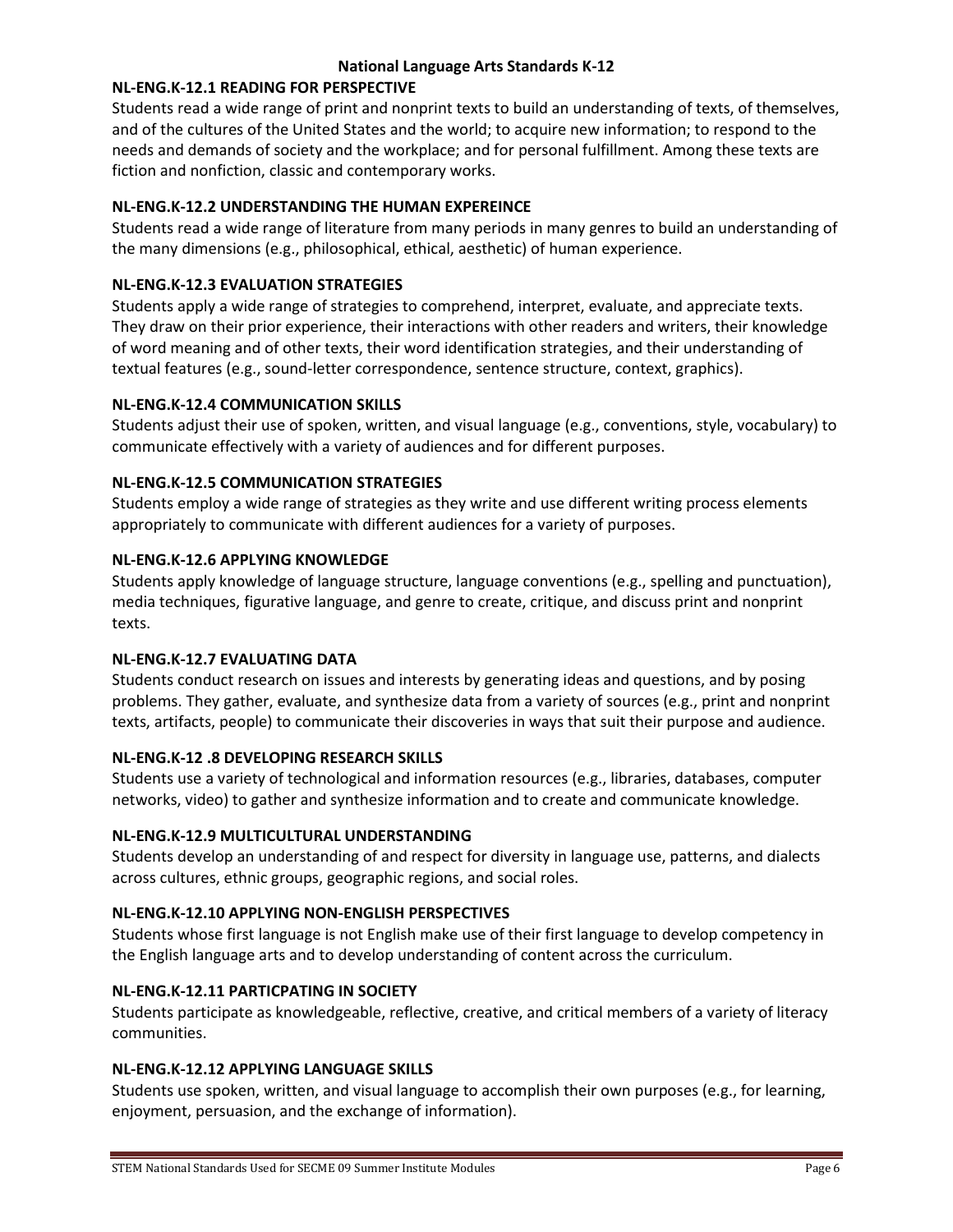## **NUMBERS AND OPERATIONS**

## **Instructional programs from prekindergarten through grade 12 should enable all students to**

- understand numbers, ways of representing numbers, relationships among numbers, and number systems;
- understand meanings of operations and how they relate to one another;
- compute fluently and make reasonable estimates.

## **ALGEBRA**

## **Instructional programs from prekindergarten through grade 12 should enable all students to**

- understand patterns, relations, and functions;
- represent and analyze mathematical situations and structures using algebraic symbols;
- use mathematical models to represent and understand quantitative relationships;
- analyze change in various contexts.

# **GEOMETRY**

# **Instructional programs from prekindergarten through grade 12 should enable all students to**

- analyze characteristics and properties of two- and three-dimensional geometric shapes and develop mathematical arguments about geometric relationships;
- specify locations and describe spatial relationships using coordinate geometry and other representational systems;
- apply transformations and use symmetry to analyze mathematical situations;
- use visualization, spatial reasoning, and geometric modeling to solve problems.

## **MEASUREMENT**

# **Instructional programs from prekindergarten through grade 12 should enable all students to**

- understand measurable attributes of objects and the units, systems, and processes of measurement;
- apply appropriate techniques, tools, and formulas to determine measurements.

# **DATA ANALYSIS AND PROBABILITY**

# **Instructional programs from prekindergarten through grade 12 should enable all students to**

- formulate questions that can be addressed with data and collect, organize, and display relevant data to answer them;
- select and use appropriate statistical methods to analyze data;
- develop and evaluate inferences and predictions that are based on data;
- understand and apply basic concepts of probability.

# **PROBLEM SOLVING**

# **Instructional programs from prekindergarten through grade 12 should enable all students to**

- build new mathematical knowledge through problem solving;
- solve problems that arise in mathematics and in other contexts;
- apply and adapt a variety of appropriate strategies to solve problems;
- monitor and reflect on the process of mathematical problem solving.

# **REASONING AND PROOF**

# **Instructional programs from prekindergarten through grade 12 should enable all students to**

- recognize reasoning and proof as fundamental aspects of mathematics;
- make and investigate mathematical conjectures;
- develop and evaluate mathematical arguments and proofs;
- select and use various types of reasoning and methods of proof.